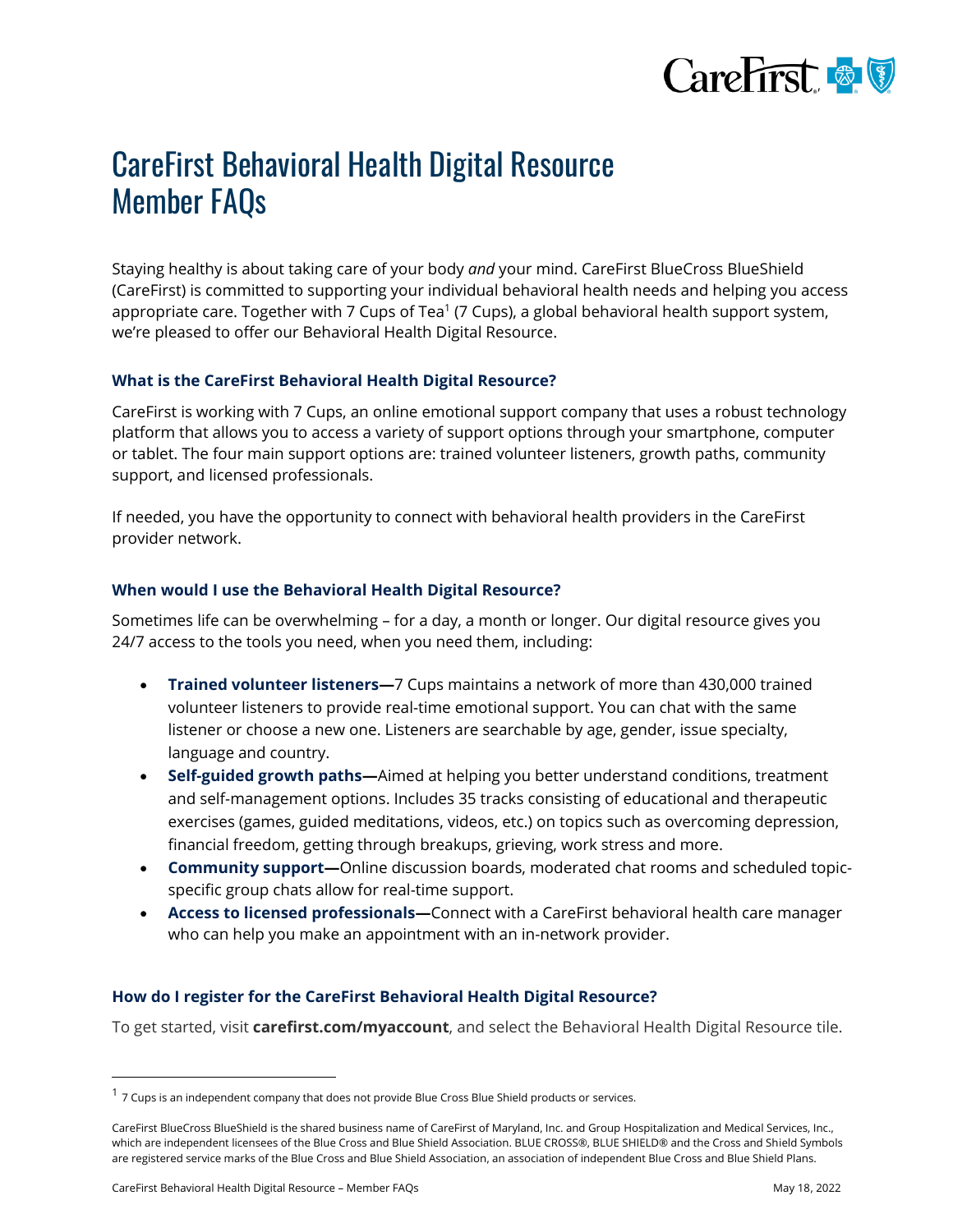## **Is there a mobile app?**

Yes. The 7 Cups app is available for download from the Apple and Android app stores.

## **Can I add my spouse/family?**

All members 13 years and older covered by CareFirst medical insurance can set up their own, private 7 Cups account by logging in through My Account or by downloading the 7 Cups app available from the Apple and Adroid app stores.

## **How much does it cost?**

You will not be charged for using the platform. However, standard benefits apply for appointments with licensed therapists. Connect with a CareFirst behavioral health care manager who can help you make an appointment. Refer to your benefit guide in My Account for specific information relating to benefit limits, copays, deductibles and/or out-of-pocket costs.

#### **What if I want to work with a therapist?**

If you'd prefer to meet with a licensed therapist, a CareFirst behavioral health care manager will connect you with a therapist in the CareFirst network and will help you make an appointment.

Standard benefits apply for appointments with licensed therapists. Refer to your benefit guide for specific information relating to benefit limits, copays, deductibles and/or out-of-pocket costs.

## **What is the credentialing of the active listeners at 7 Cups?**

All listeners go through the Volunteer Listener Training Course. This course consists of content, videos, and interactive exercises, including chatbot simulations. After completing the courses, listeners are enrolled in a continuing education program, engaging in additional trainings and gaining more experience providing assistance to people in need.

#### **Is multi-lingual support available?**

7 Cups provides online support in more than 140 languages. Chat rooms and topic-specific chats are available in multiple languages. Top languages include:

| English | Arabic     | Bengali | Chinese    |
|---------|------------|---------|------------|
| Dutch   | Filipino   | French  | German     |
| Hindi   | Indonesian | Italian | Portuguese |
| Punjabi | Romanian   | Russian | Spanish    |
| Swedish | Tamil      | Turkish | Urdu       |

 CareFirst BlueCross BlueShield is the shared business name of CareFirst of Maryland, Inc. and Group Hospitalization and Medical Services, Inc., which are independent licensees of the Blue Cross and Blue Shield Association. BLUE CROSS®, BLUE SHIELD® and the Cross and Shield Symbols are registered service marks of the Blue Cross and Blue Shield Association, an association of independent Blue Cross and Blue Shield Plans.